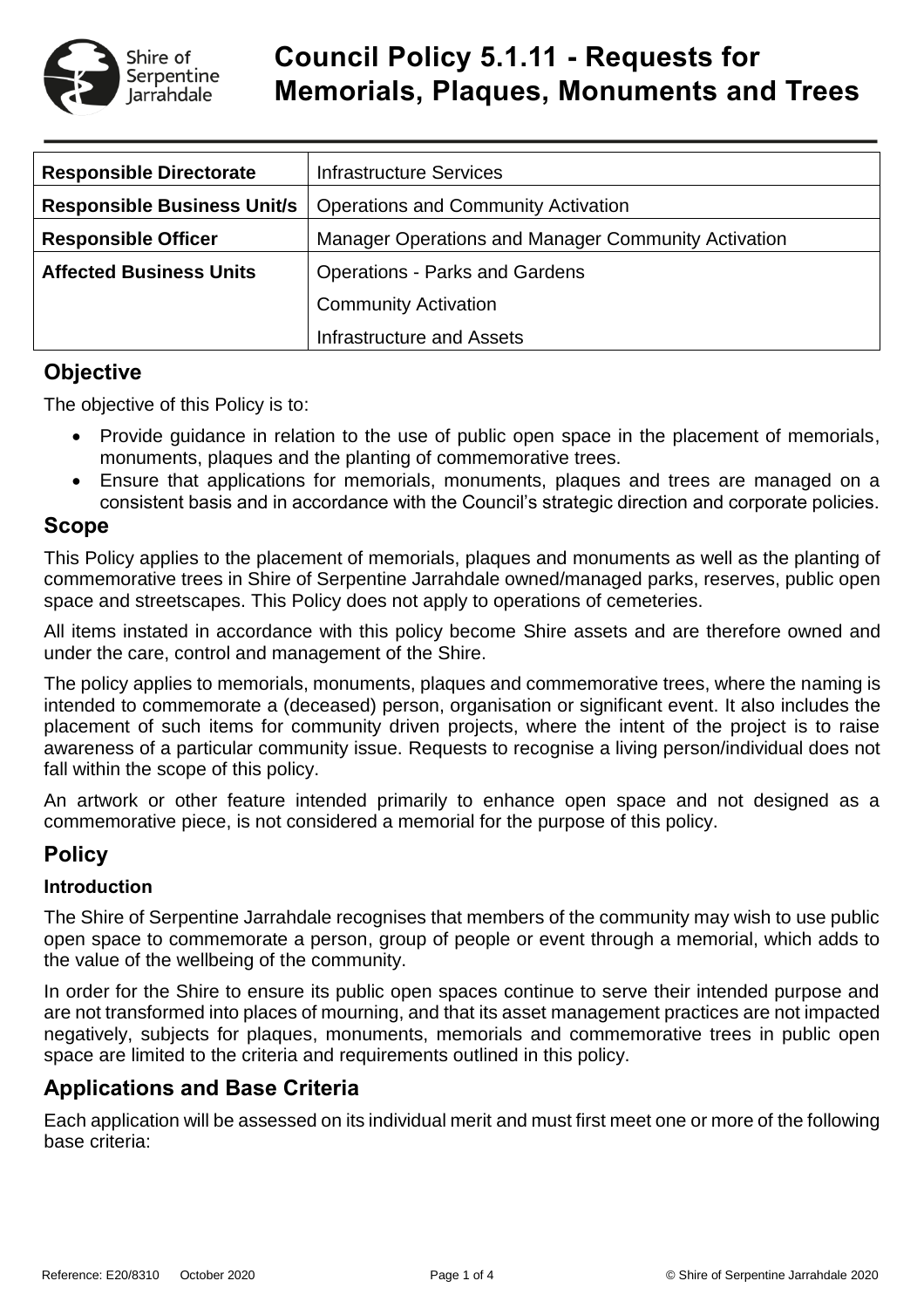

- An individual or association that has contributed significantly to the cultural, political or social aspects of the Shire of Serpentine Jarrahdale. Individual nominees are to be deceased, and demonstrate:
	- o They were a local community member;
	- $\circ$  Left a tangible legacy to the community that has resonance with the broader public;
	- o Placement benefits the community in acknowledging the deceased;
- An event or occasion to be commemorated:
	- o Anniversary or event must be unique and highly significant to the history and development of the Shire of Serpentine Jarrahdale; and State of Western Australia and/or Australia
	- o Reference to historical, social or culturally significant events must be highly significant to a particular site within the Shire of Serpentine Jarrahdale.
- Awareness campaign:
	- $\circ$  Where the intent of a plaque or memorial item is to raise awareness of a particular community issue, the applicant must demonstrate the relevance of the issue to the local community.

Further to the base criteria, applications for items outlined in this policy must be received in writing to the Shire.

- All applications relevant to memorialising an individual are to be presented to Council for consideration and approval/refusal.
- Applications for monuments that meet conditions within this policy are to be presented to Council for consideration and approval/refusal.
- All other applications that meet conditions within this policy for memorials, plaques and trees are to be presented to the CEO for consideration and approval/refusal via an internal recommendation process.
- Community requests for infrastructure items such as park benches, picnic tables and plaques, where these are related to heightening the awareness and understanding of a particular community matter need to demonstrate the campaigns relevance to the local Shire of Serpentine Jarrahdale community. These applications are to be presented to the CEO for consideration and approval/refusal via an internal recommendation process

The outcome of applications are to be confirmed with the applicant/s following the relevant process.

# **Applicant Requirements**

All applications must meet the following requirements:

- Commitment to fund the requested memorial item (plaque, memorial, monument or tree);
- Must bear a relationship with the open space setting proposed and be consistent with any approved masterplans for the site;
- Must not detract from the aesthetic value of the identified location.

### **Plaque**

The Shire will specify the size and design of the plaque. This will be determined in accordance with the type of furniture or structure (such as raised plinth or stone) on which it will be placed.

The Shire will coordinate the purchase, design and installation of the plaque.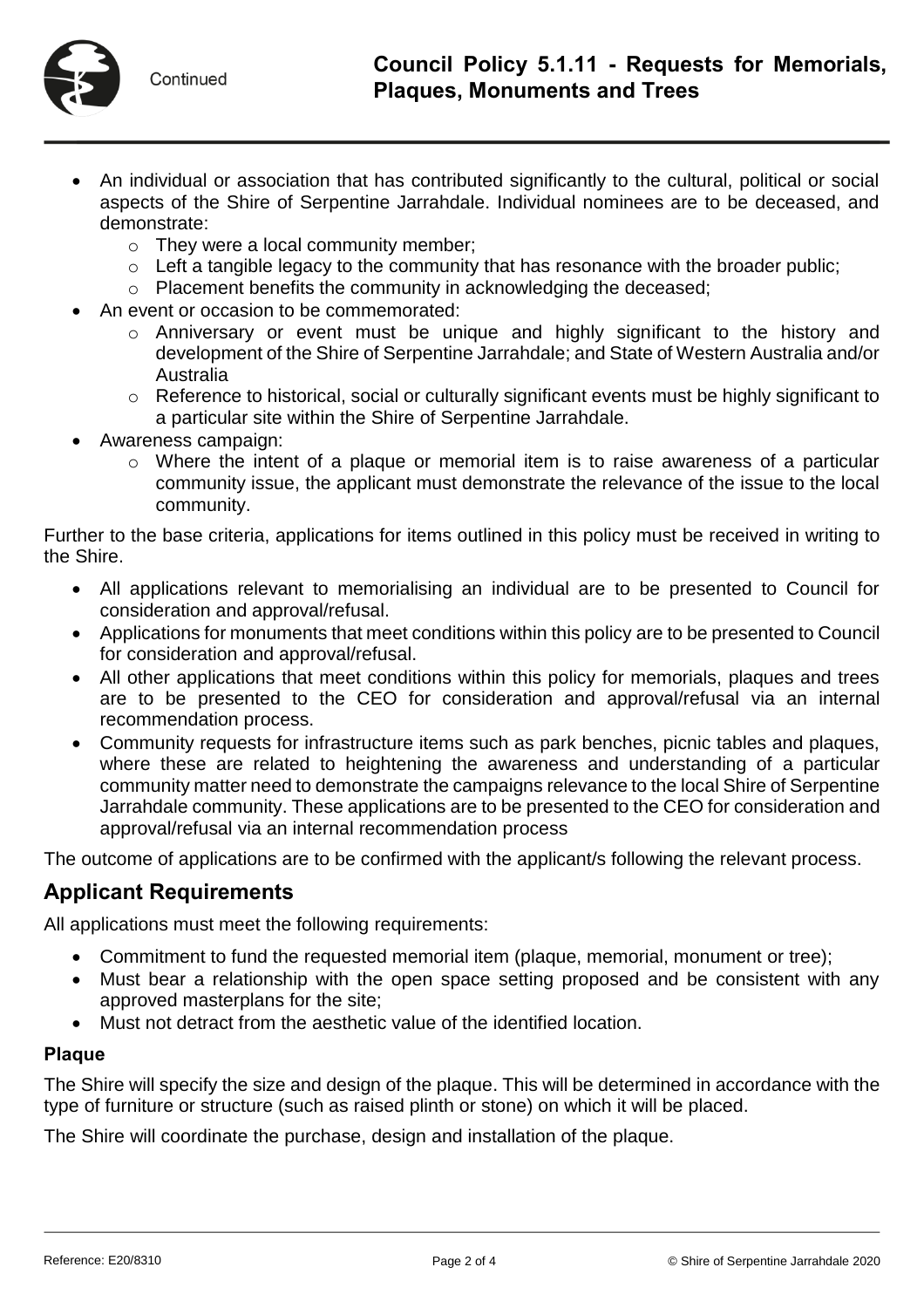

### **Monument**

Any requested monument is to be managed, maintained, approved, constructed and sited in a manner which is consistent with the financial, cultural, environmental and social aspirations of the Shire. This includes consistency with the Public Art Masterplan. Further to the above Memorials Criteria, monuments must also meet the following criteria:

- An individual Nominee should have made a highly significant contribution to the shared community history in the Shire of Serpentine Jarrahdale that is also significant at a State, National or International level.
- An individual Nominee must have achieved at a high level and made a contribution over and above what might be reasonably expected through paid employment, or their voluntary contribution to the community and should stand out from others who may have also made a valuable contribution.

The Shire will commission any approved monument request.

### **Park furniture**

All furniture that is to be installed and/or on which Memorial plaques are to be placed, is at the discretion of the Shire and subject to the conditions of this Policy.

The Shire will coordinate the selection, purchase, installation and maintenance of the furniture.

#### **Tree selection**

The type of tree to be planted is at the discretion of the Shire. The Shire will have final approval of the exact location of the tree and installation details.

The Shire will coordinate the selection, purchase and planting of the tree.

Memorial trees may be identified by a commemorative plaque or other identification at the discretion of the Shire.

#### **Locality**

The appropriate Shire park, reserve, public open space or streetscape for the placement of the memorial is to be determined by the Shire in consultation with the applicant.

#### **Cost**

Applicants must meet the cost of the purchase and installation of furniture, monuments, plaques (inclusive of any required structure for mounting purposes) and trees.

Costs are to be determined on a case by case basis. Applicants will be advised of the costs prior to the application being presented for approval/refusal purposes.

Applicants can advise at this stage if they do not wish to proceed with the application.

Costs are to be paid in full before the Shire will undertake the purchase of the memorial.

#### **Life of the furniture/plaque/ tree/monument**

Memorials and plaques have a finite life. The Shire envisages that infrastructure such as seating/plaques will be located at the site for a period of not less than 10 years from the date of installation.

Should a piece of memorial park furniture be vandalised beyond repair, it will be deemed to be at the end of its useful life and the Shire will use reasonable endeavours to contact the applicant/next of kin to inform them of this.